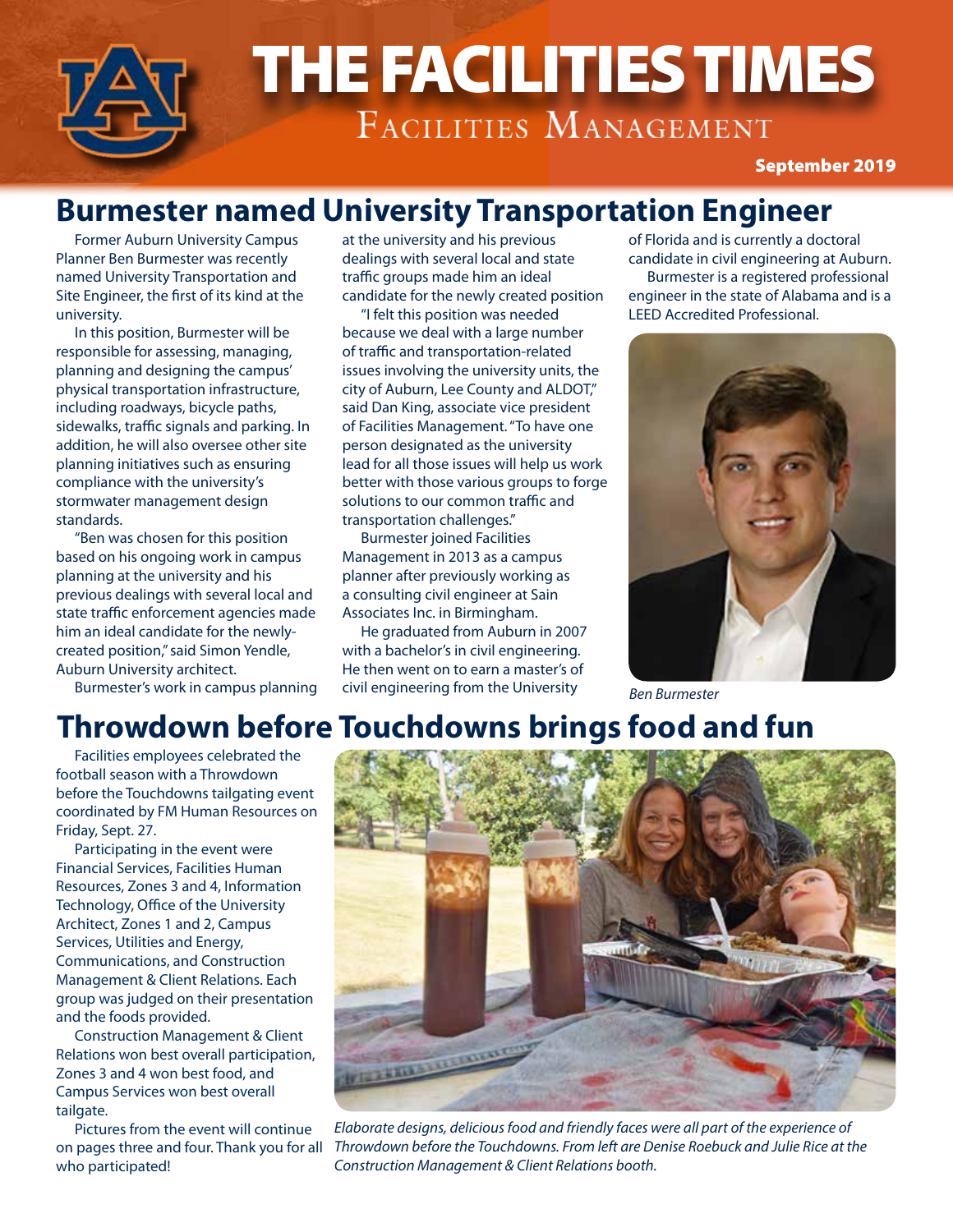## **Safety Committee announces new members**

The Facilities Management Safety Committee is ready to tackle safety concerns and promote a safe work environment for another year with several new faces on the roster.

The committee added 10 new members for the 2019-20 year, replacing eight who stepped off. New to the committee are:

• From Maintenance, Charles Maddox, Danny Bentley, Garrett Nixon, Cedric Patterson and Ronnie Ward.

- From Landscape Services, Wes Miller.
- From Campus Services, Nolan Torbert

and Cort Fisher.

• From Construction Management, David Johnson.

• From Human Resources, Financial and Office of Information Technology, Shanda Foster.

The new committee members replace Travis Herrmann, Ray Hornsby, Junior Decker, Steven Johnston, Jenna Morgan, Daniel Clarke and Lisa Martin.

Returning members are Dan King, Margaret Smith, Chase Kilpatrick, Carderian Williams and Anthony Driver. The mission of the Facilities

Management Safety Committee is to develop and promote a healthy and safe work environment for all employees and visitors to our facilities through the involvement of all individuals with regards to education, communication and safe work practices.

In addition to this primary mission, the Safety Committee encourages all employees to participate in the safety process for the betterment of all concerned. The personal safety and health of each Facilities employee is of primary importance.

## **eSight Energy Dashboard in use at Facilities**

Utilities and Energy recently began utilizing the eSight Energy Dashboard to better monitor the utilities being used at all levels of the university.

Created by eSightenergy, eSight allows users and administrators real-time access to a variety of data that shows resources being used at multiple levels.

Through intuitive dashboards, eSight shows electricity and water uses, even splitting water into chilled and hot usage.

"eSight is an Energy Dashboard system that people can access from the internet," said Ken Martin, director of Utilities and Energy. "We are putting in a new Automatic Meter Reading (AMR)System

but it is in progress. We currently have an AMR system but are changing it out to one that we believe will be more reliable."

The new system should allow for better retrieval of utility meter information, which will in turn allow eSight to provide a more comprehensive view of the university's energy use.

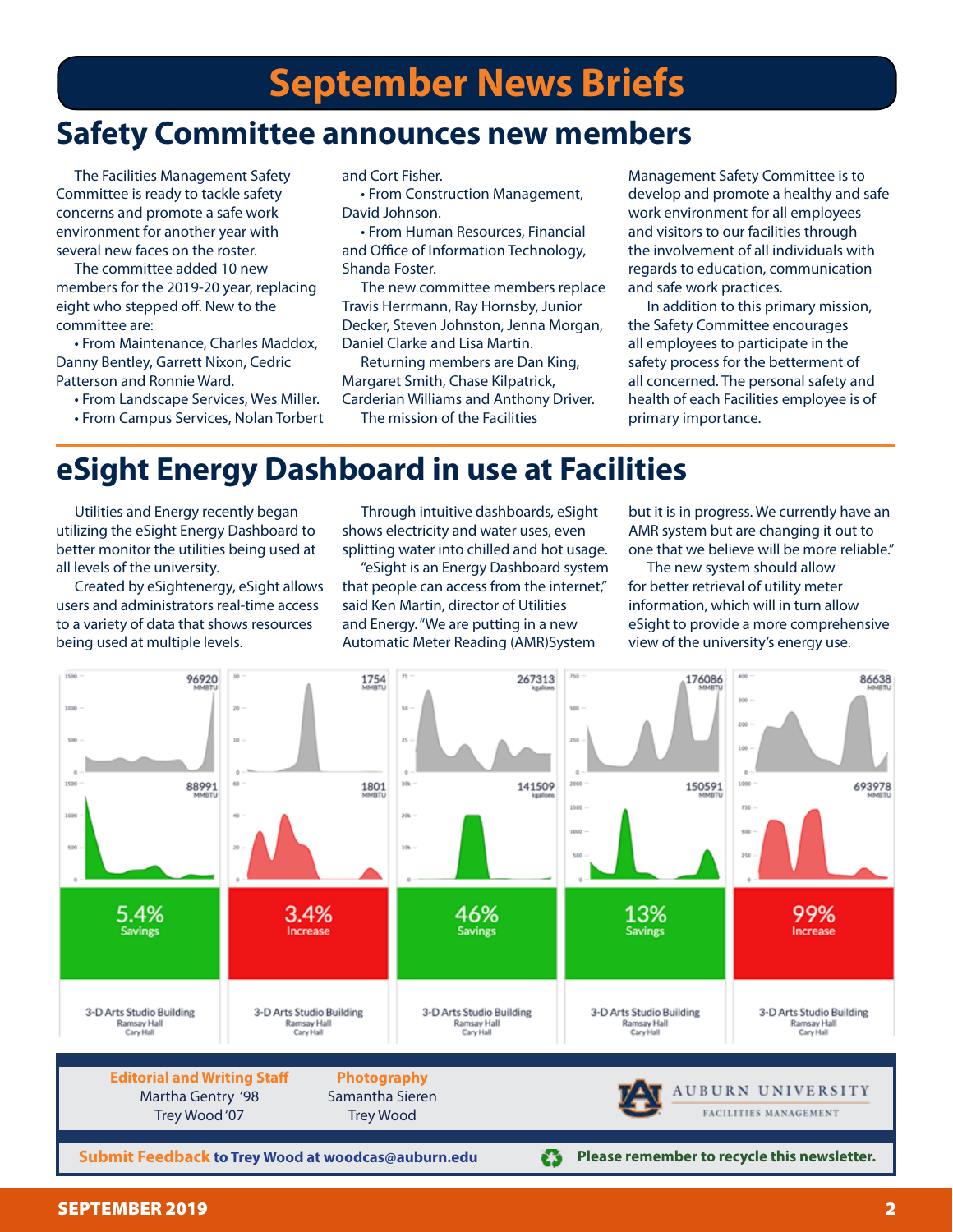

*Campus Services were named the best overall tailgate during the Throwdown before the Touchdowns on Friday. From left, from Campus Services, are Laurie Hanson, Haiden Boyles, Aubie and Dee Sneed.*